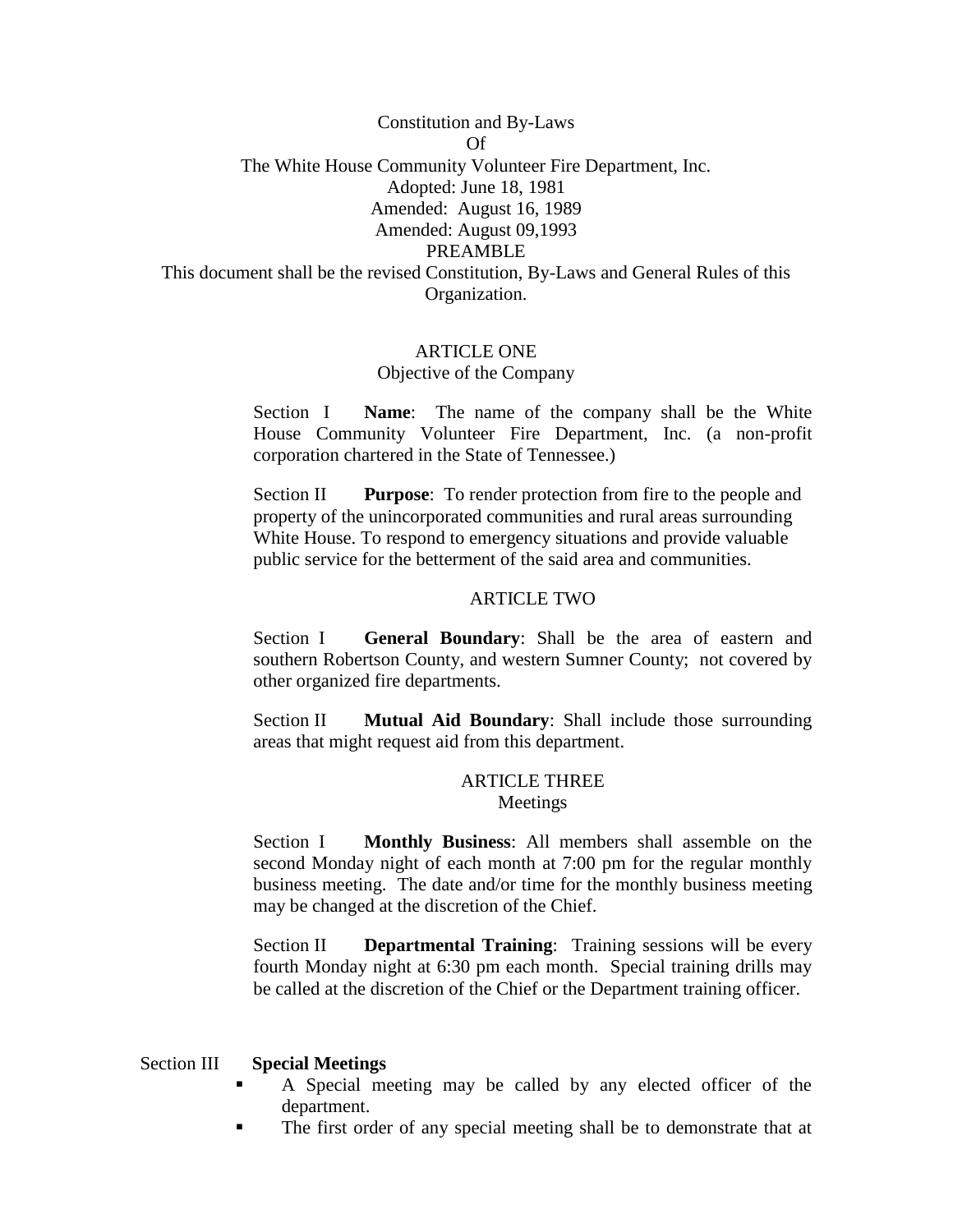least two-thirds of the active membership were notified of the meeting and the subject/subjects to be discussed.

## Section IV **Expenditure of Company Funds (purchases)**

- All receipts for the purchases, cash or charge, shall be turned over to the Treasurer as soon as possible.
- All major purchases must be approved by a majority vote of the active members present at a monthly or special business meeting.

## Section V **Loan or Lease Agreements**

- A loan or lease agreement must receive a majority vote in the affirmative at a regular or special called meeting.
- The Chief and Secretary/Treasurer shall enter into the agreement with the lending institution and sign such agreement on behalf of the department.

# ARTICLE FOUR

## Membership

Section I **Basic Qualifications**: Any person who has physical ability and willingness to attain membership may be a member. Acceptance of any membership status entails the faithful fulfillment of all instructions given by superior officers.

# Section II **Types of Memberships**

- **Probationary**: An applicant for membership shall first attain Probationary membership status as a prelude to any status except Associate membership. A Probationary member may not vote, or accept the responsibilities and hazards of high risk situations, such as (but not limited to) entering burning buildings. With these exceptions, a probationary member shall have all other rights and duties of an Active member.
- **Active:** Any person who has passed beyond probationary status may become an Active member. An active member may vote, qualify to operate major departmental equipment, and accept the hazards and responsibilities of high risk situation. Active members are expected to respond to all emergency situations, and attend all meetings and drills, (both special and regular) unless excused by an officer of the department.
- **Associate:** Any person who supports the goals and activities of the department, but who either does not wish to, or is unable to attain probationary and active membership status may become an associate member**.** An Associate member may attend meetings with a voice in what is said, but may not vote; and may offer service in any other nonfirematic way.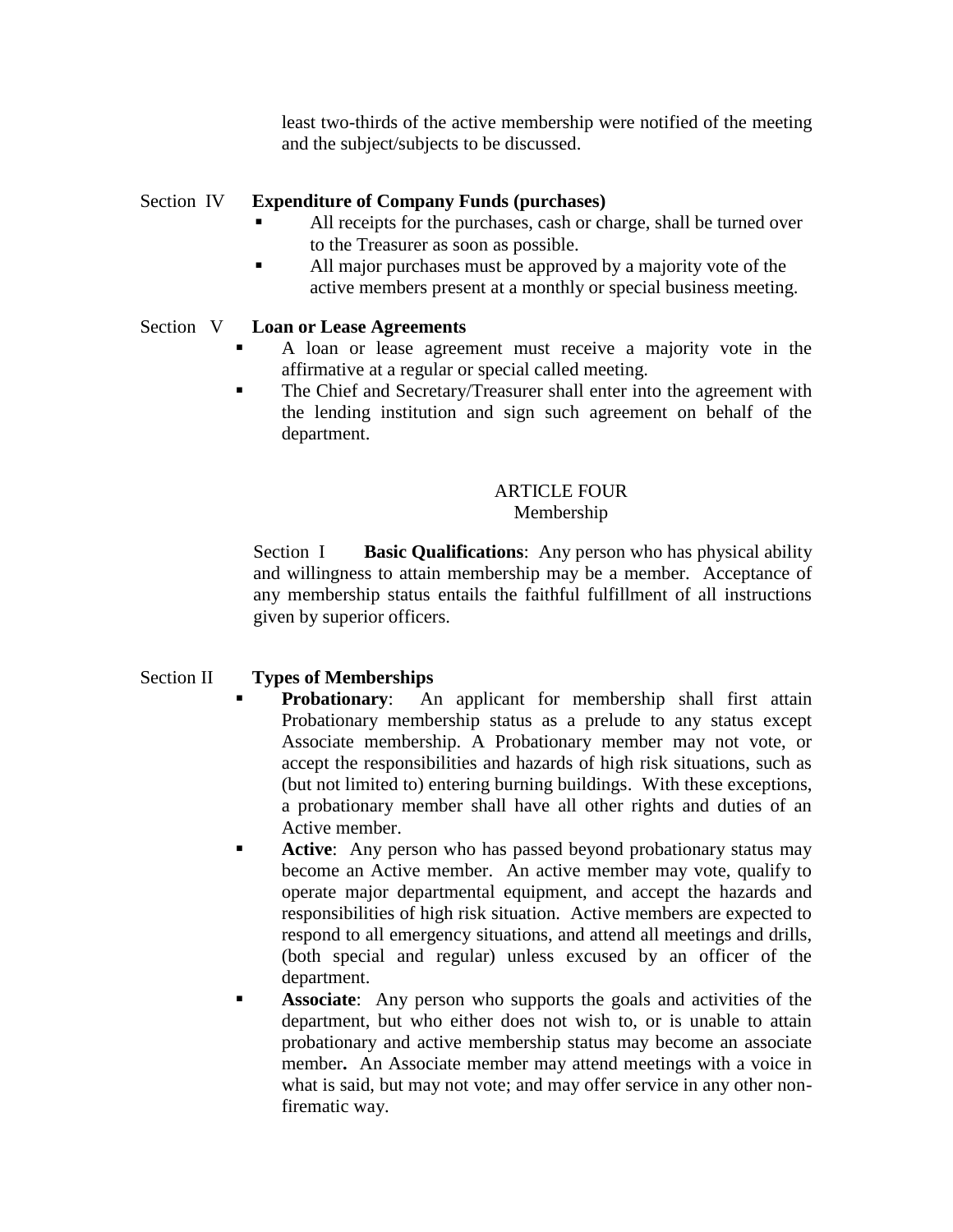## Section III **Attainment of Membership**

- Probationary: In order to become a probationary member, an applicant must:
	- Be eighteen years old.
	- Submit a signed application on proper departmental form.
	- Receive a majority vote in the affirmative from those voting on his/her application.
	- **Example 3** Attain active status within six months or be dropped from the rolls of the department.
- Active: In order to become an Active member, a candidate must;
	- Be a Probationary Member.
	- Be recommended for active membership status.
	- Receive a majority vote in the affirmative from the active members voting; but in no case shall a person become an Active member if three or more members vote against them. In the event a candidate for Active membership is rejected that person may not be considered for such a status again for at least 30 days.
- Associate: To become and Associate member.
	- Be recommended by an active member.
	- Receive a majority vote in the affirmative from the active members voting.
- Section IV **Maintenance of Membership**

In order to retain Active membership status, a member must comply with the duties as outlined in Article Eight; except if a member shall be absent from more than three regularly scheduled drills and/or meetings in any six month period without proper excuse from the Chief or Asst. Chief, then the secretary shall transfer his/her name to the probationary roll and that person shall become a Probationary member roll and that person shall become a Probationary member.

## ARTICLE FIVE Officers and their Qualifications

Section I The Department shall be directed, operated, and/or administered by the following officers to be elected by a majority of the active members attending the election meeting, for the term of one year. No individual may hold two or more elective offices simultaneously. Every elected officer must be an Active member at the time of his or her election.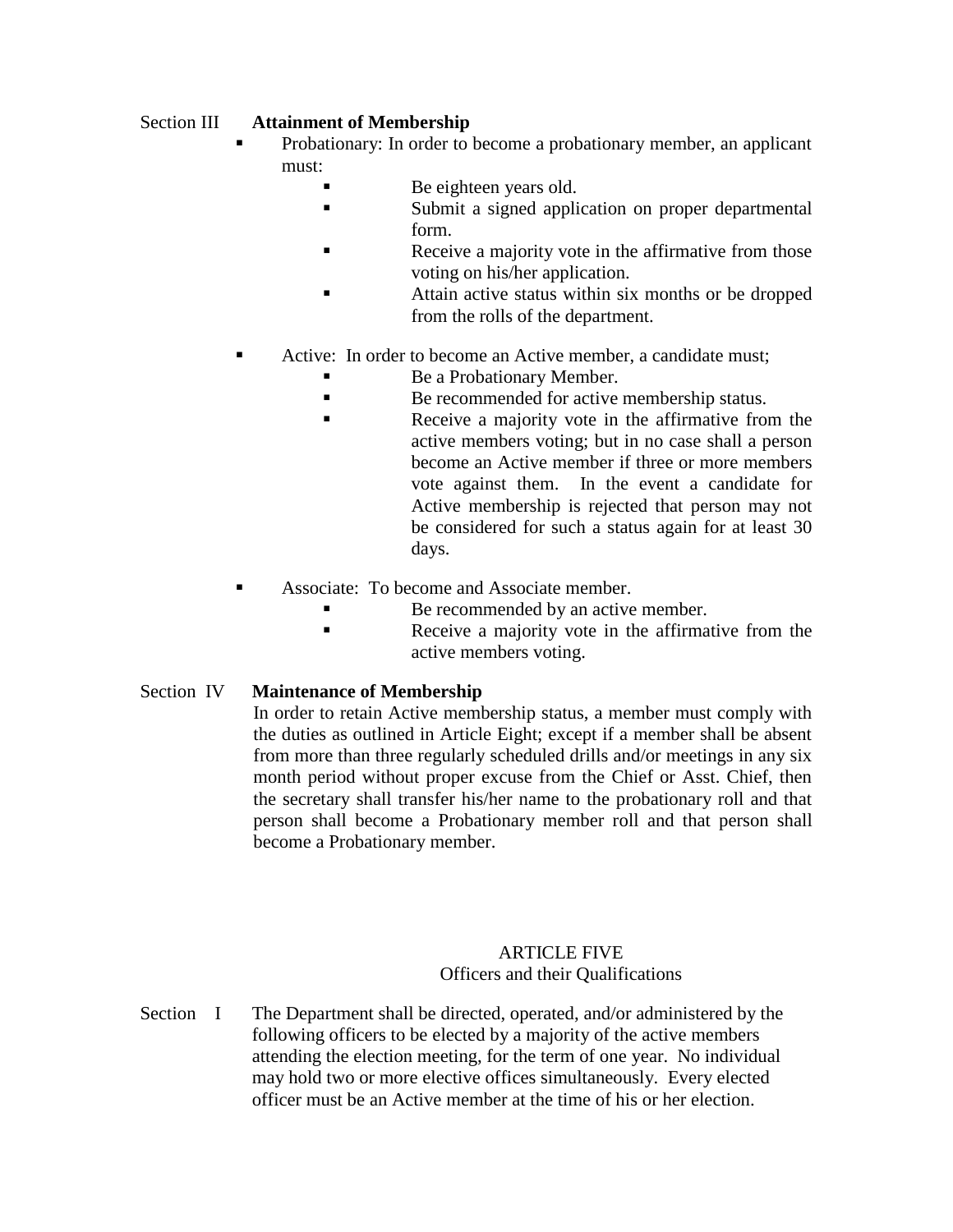Section II Officers to be elected are:

- Chief of Department
- Assistant Chief Of Department
- District Chief (One for each Station)
- Captain (One for each Station)
- Lieutenant (One for each Station)
- **Secretary**
- Treasurer

Section III Special Officers: The chief may appoint committee Chairpersons and other Special Officers such as Engineer and Safety Officers to fulfill the administrative and/or field tasks of the Department.

Section IV All Candidates for Officer positions must have been an Active member for at least twelve months.

# ARTICLE SIX

#### Election of Officers

Section I **Annual Elections**: The officers of the department shall be elected during the monthly business meeting in June of each year.

Section II **Special Elections**: In order to fill vacancies as they occur, special election may be held during any monthly business meeting provided that thirty days notice of such election has been given to the active members.

Section III **Sequence of the Election**: Officers shall be elected in the same sequence in which they appear under Article Five, Section Two and Three of this document.

Section IV **Nominating Procedure**: In May of each year, the Chief shall appoint three active members to serve on as a nominating committee. This committee shall review eligible members and select at least one qualified candidate for each elective office who accepts the nominations. Nomination shall also be accepted from the Active members at the monthly business meeting in June.

## Section V **Voting Procedures**

- Election to office shall be by majority vote of the Active members present.
- In the event no nominee obtains a majority vote, the department shall vote again on the two nominees that received the largest number of votes in the first ballot.
- If a tie vote is evident, the Department shall vote again. If a tie vote is still evident, the Chief-elect shall decide the vote in favor of one of the candidates.
- Installation of the new officers shall be held during the first part of the monthly business meeting in January of each year.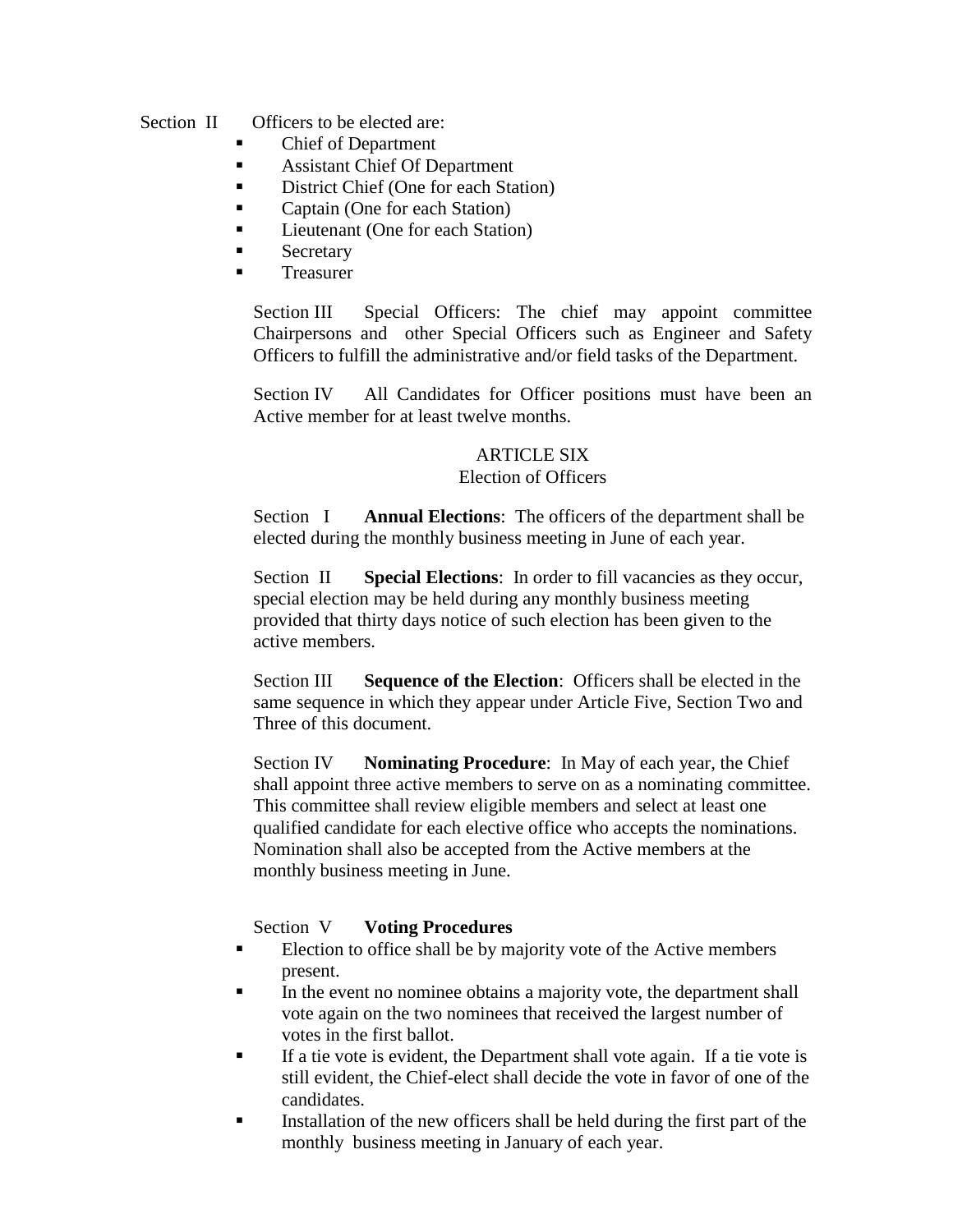# ARTICLE SEVEN Duties of Officers

- Section I **Chief** shall be responsible for the overall business operations of the Department and shall have full charge at all fires and comparable emergencies.
	- Preside at all meetings.
	- Preserve order at all times.
	- Decide all points of order that may be raised.
	- Delegate authorities to members as may be deemed necessary.
	- Appoint all committees as may be deemed necessary.
	- See that every member performs his/her duties properly, and, when necessary, suspend from any and all such duties any member unable or refusing to perform the same adequately.
	- Relieve members from fire or emergency duties upon reasonable request to be excused, and automatically excuse members from drills or meetings due to conflict with members job or family illness.
	- Obtain a discharge from each fire of emergency scene as soon as possible.
	- Establish and enforce such safety rules as he may deem necessary.
	- Authorize the issuance of volunteer fireman license tags and red light permits.
	- Maintain and enforce the Departments Standard Operation Procedures

# Section II The **Assistant Chief** shall;

- Aid the Chief in his duties as he may direct.
- In the absence of the Chief, Officiate as Chief.
- Be the second in the chain of command at fire scene.

# Section III The **District Chief** shall;

- See that every member performs his/her duties properly, and, when necessary, suspend from any and all such duties any member unable or refusing to perform the same adequately.
- Relieve members from fire or emergency duties upon reasonable request to be excused, and automatically excuse members from drills or meetings due to conflict with members job or family illness.
- Obtain a discharge from each fire of emergency scene as soon as possible.
- Establish and enforce such safety rules as he may deem necessary.
- Be Responsible for fire cause determination for incidents in thier district.

## Section IV The **Captain** shall;

- Perform those duties as direct by the Chief or Assistant Chief
- $\blacksquare$  In the absence of the Chief or Assistant Chief, act as Chief
- Be third in the chain of command.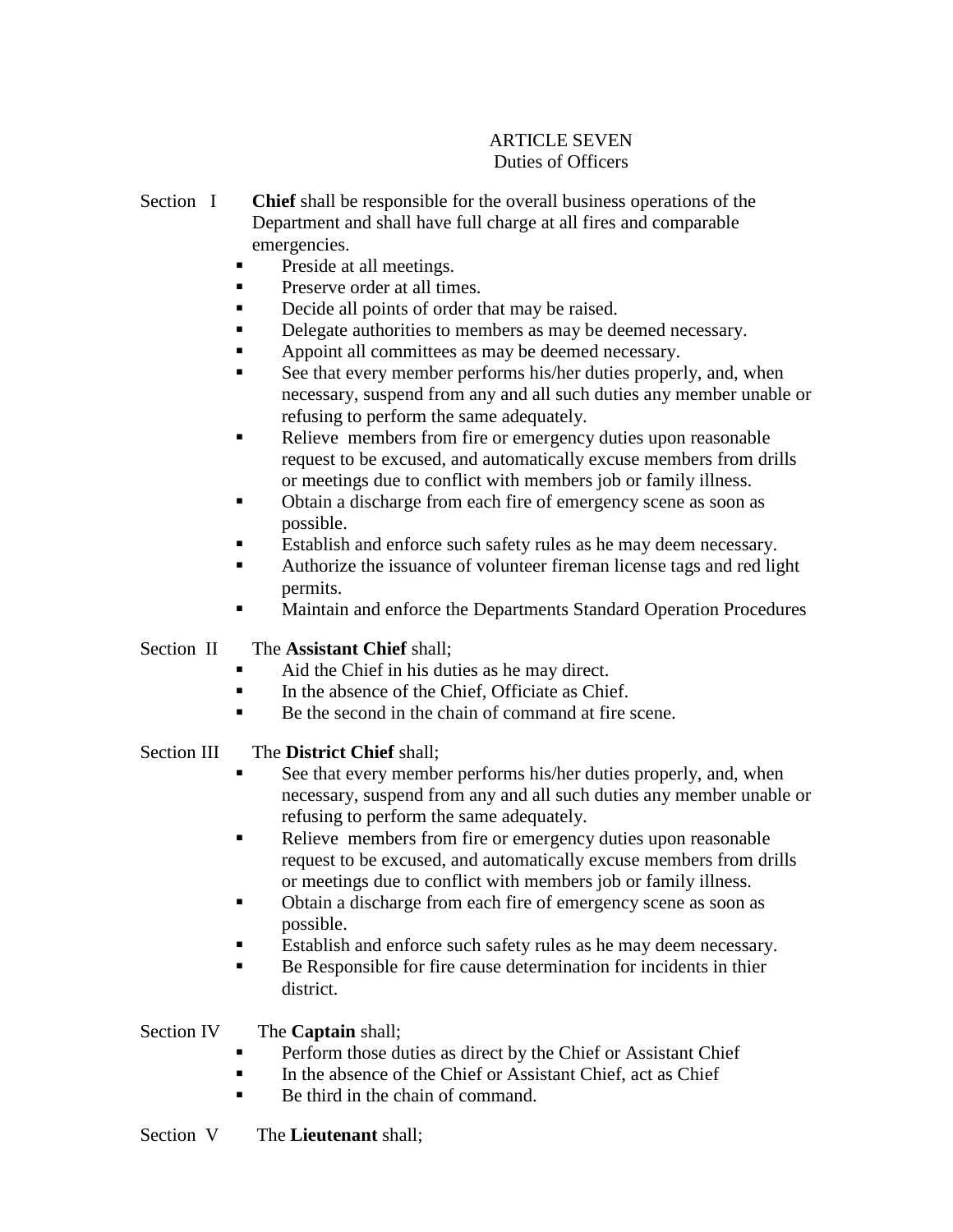- Perform those duties as directed by a superior officer.
- In the absence of the Chief, Assistant Chief or Captain, act as Chief.
- Be fourth in the chain of command.

Section VI **Secretary** shall;

- Keep a true record of the proceedings of the Department, and at each meeting read the minutes of the preceding meeting and give a current financial report.
- Keep a correct roll of the Department.
- Keep on file all papers relating to the business of the department.

Section VII Treasure shall;

- Keep a regular account of all moneys received and expended by the Department.
- Present a year end fiscal report of the total receipts and disbursements during the year and balance the remaining on hand.
- **Perform such other duties as the Chief may from time to time deem** necessary, included submission of accounts for audit by a committee appointed by the Chief.
- Section VIII **Senior Fireman**: A member whose length of service to the department exceeds all other members present at a time when no elected officer is present shall be known as the Senior Fireman and shall be fifth in the chain of command at a fire.

# ARTICLE EIGHT

## Duties of the Members

All members shall, at all times, conduct themselves in an acceptable manner commensurate with the responsibility they accept as a Volunteer Firefighter.

# Section I **Active Members** shall;

- Respond to all alarms, drills, and meetings and perform those duties as assigned by the person in charge.
- Assume those duties and responsibilities as may become necessary as Senior Fireman.

# Section II **Probationary Members** shall;

- Undergo a specific period of training as designated by the Chief.
- Respond to all alarms, drills, and meetings and perform those duties as assigned by the person in charge.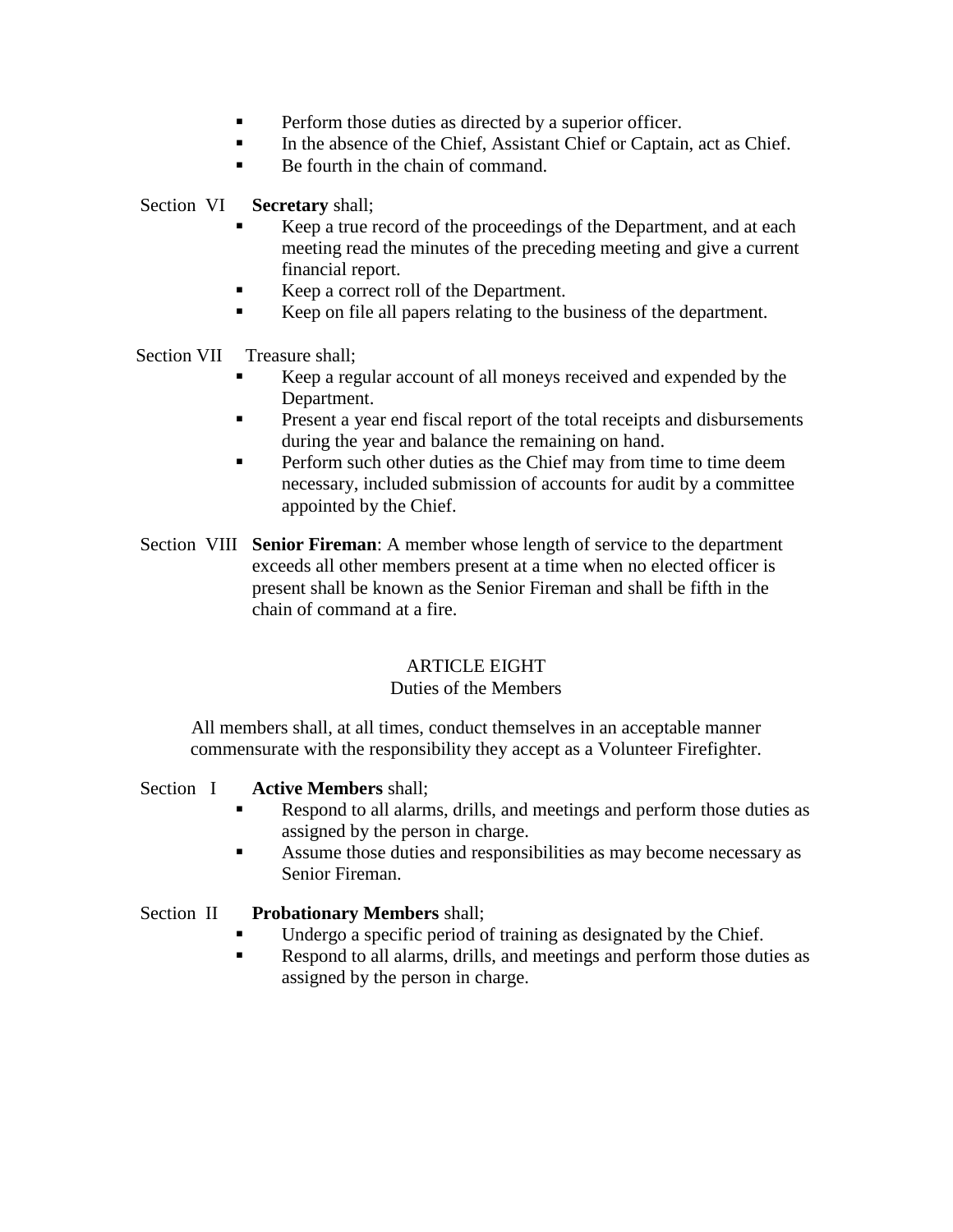## ARTICLE NINE Discipline-Board of Inquiry

Section I When and by Whom;

- Any Active member may call a Board of Inquiry by written request to the Chief. Such request must include:
	- Date and description of the incident.
	- Person or persons involved, including witnesses
- The Chief must call a Board of Inquiry if:
	- An incident occurs which causes severe damage to departmental property. The Chief shall be the sole judge as to what is "severe".
	- An incident occurs which involved more than minor injury to any fireman. The Chief shall be the sole judge as to what is "minor".
	- He receives a written request containing the information outlined in A of this Section.
- Section II How It's Made Up;
	- The Chief (or ranking officer in the order of election, if the Chief is not available) shall choose the Board of Inquiry from the Active members. Such Board shall consist of:
		- One elected officer
		- **Two members at large.**
	- The Chief shall appoint any one of the three members to be the chairperson and that member shall be responsible for maintaining order at all meetings of the Board of Inquiry.

# Section III Purpose: The purpose of the Board shall be as follows;

- To determine the facts of the incident as objectively as possible and within a reasonable amount of time.
- To take corrective action to see that the negative aspects of the situation do not reoccur. To do this the Board shall be empowered to take whatever disciplinary action it may deem necessary against any member before it, up to and including dismissal from the department; or make whatever rules of safety it may feel necessary.

# Section IV Rules and Procedures of the Board of Inquiry.

- Any and all charges must be presented in writing to the person ('s) being charged at least fourteen days prior to the meeting of the Board.
- The Board of Inquiry must be objective and fair in its consideration. It must hear testimony as to factual occurrences and arguments from both sides as follows: In the presence of the person ('s) making the charges and the person ('s) being charged, the Board must:
	- Hear the charges as read by the person ('s) making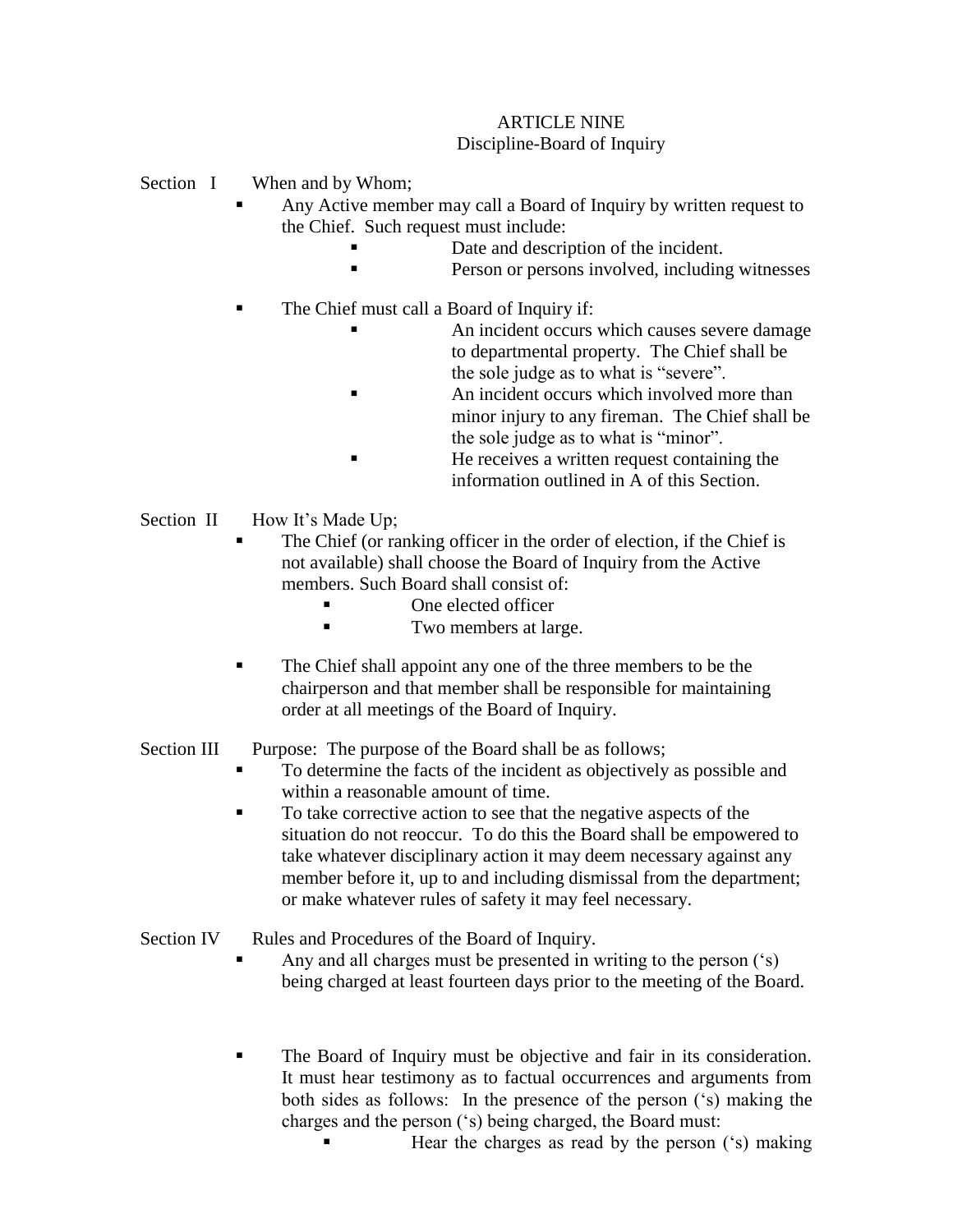them.

- Hear the facts as may support or refute those charges.
- Examine any other material or other evidence it may see fit to determine the facts of the case.
- Witnesses shall be heard one at a time and shall not be present in the Board's meeting except as required to give testimony.
- Questioning of those appearing before the Board shall be as follows:
	- All questions shall be presented by the Chairperson of the Board or the other members on the Board.
	- Additional questions from the person ('s) being charged and/or the person ('s) making the charges shall be presented to a member of the Board in writing and actually asked of the witnesses by the Board member.
- In closed meeting, the three members of the Board of Inquiry shall:
	- Decide if the charges as read and presented to the Board are true of false.
	- If the Board decides the charges are false their decision shall be announced immediately, and no further action shall be taken.
	- If the Board decides that the charges are true, they must go on to decide what, if any, disciplinary action are appropriate; or they must then announce such measures to the person('s) affected and adjourn.
- All decisions of the Board shall be by Majority vote.
- No minutes of the Board meeting shall be taken.
- A written report of the findings of the board must be presented to the membership at the next monthly business meeting.
- All true of false decisions and disciplinary action and safety rules made by the Board are final except as respects of Section Five of this same Article.
- Section V The Right of Appeal: Any member of the department may have the decision of the Board of Inquiry set aside and ask for a new Board of Inquiry by:
	- Presenting the Chief with a written petition to do so. This petition must:
		- Be signed by at least two thirds of the Active members of the Department.
		- Be presented to the Chief no later than sixty days after the Board makes its written announcement to the membership at a monthly business meeting.
	- Upon receiving such written petition, the Chief must call a new Board together consisting of three completely different members from the